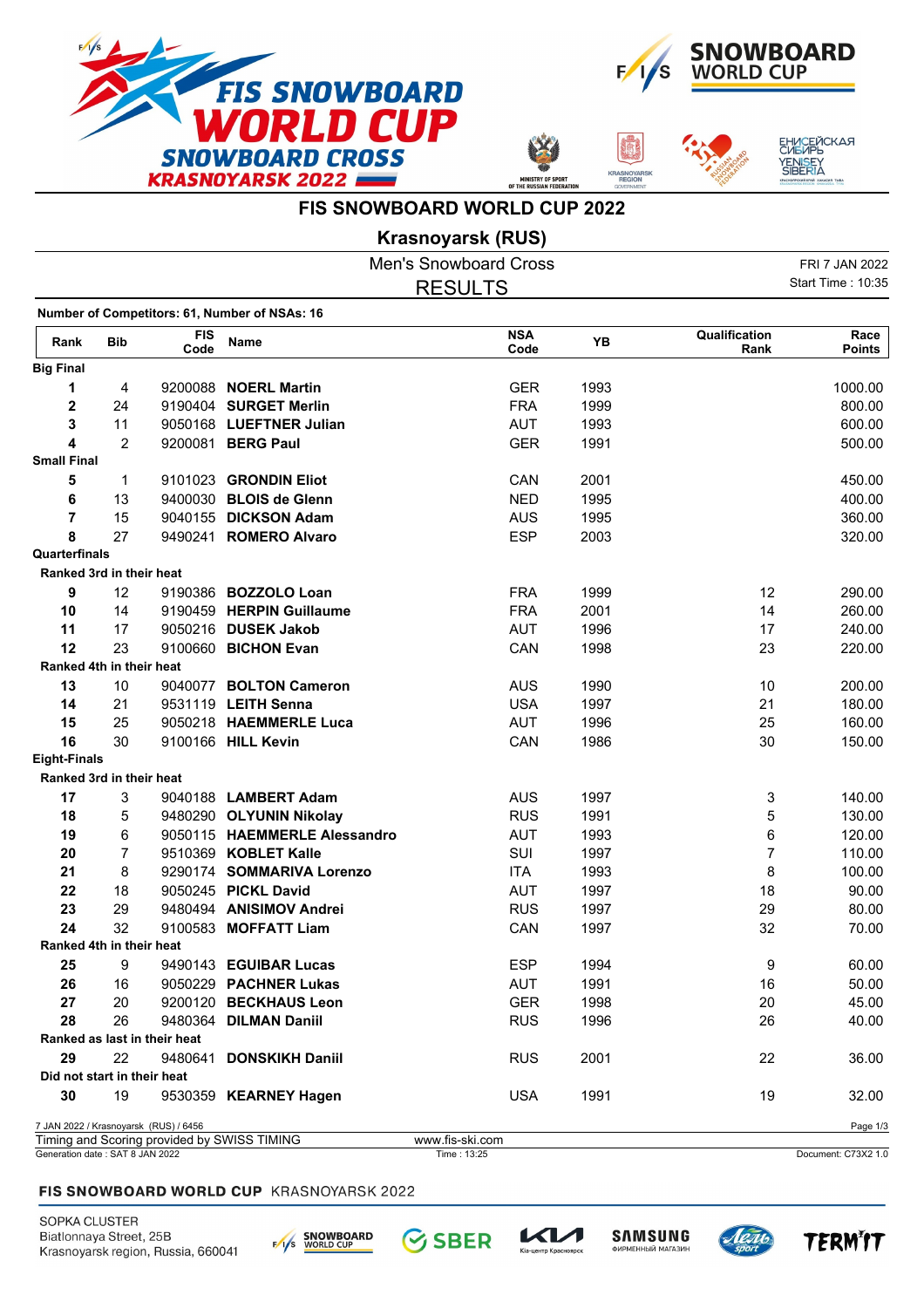## **FIS SNOWBOARD WORLD CUP 2022**

**Krasnoyarsk (RUS)**

|                          |            |                    |                           | <b>Men's Snowboard Cross</b> |      |                       | FRI 7 JAN 2022        |
|--------------------------|------------|--------------------|---------------------------|------------------------------|------|-----------------------|-----------------------|
|                          |            |                    |                           | <b>RESULTS</b>               |      |                       | Start Time: 10:35     |
| Rank                     | <b>Bib</b> | <b>FIS</b><br>Code | <b>Name</b>               | <b>NSA</b><br>Code           | YB   | Qualification<br>Rank | Race<br><b>Points</b> |
| 31                       | 28         | 9530331            | <b>DIERDORFF Mick</b>     | <b>USA</b>                   | 1991 | 28                    | 28.00                 |
| 32                       | 31         |                    | 9150149 KUBICIK Jan       | <b>CZE</b>                   | 1996 | 31                    | 26.00                 |
| Not qualified for Finals |            |                    |                           |                              |      |                       |                       |
| 33                       | 31         |                    | 9290328 FERRARI Filippo   | <b>ITA</b>                   | 1999 | 33                    | 24.00                 |
| 34                       | 61         |                    | 9480809 ATYLIN Alexander  | <b>RUS</b>                   | 2004 | 34                    | 22.00                 |
| 35                       | 21         |                    | 9531212 VEDDER Jake       | <b>USA</b>                   | 1998 | 35                    | 20.00                 |
| 36                       | 27         |                    | 9040149 HUGHES Jarryd     | <b>AUS</b>                   | 1995 | 36                    | 19.70                 |
| 37                       | 53         |                    | 9050236 KROH Andreas      | <b>AUT</b>                   | 1998 | 37                    | 19.40                 |
| 38                       | 56         |                    | 9120101 YE Kangjia        | <b>CHN</b>                   | 2002 | 38                    | 19.10                 |
| 39                       | 25         |                    | 9290208 MENCONI Matteo    | <b>ITA</b>                   | 1994 | 39                    | 18.80                 |
| 40                       | 44         |                    | 9100932 GRAHAM Colby      | CAN                          | 2001 | 40                    | 18.50                 |
| 41                       | 10         |                    | 9200144 KIRCHWEHM Umito   | <b>GER</b>                   | 2000 | 41                    | 18.20                 |
| 42                       | 37         |                    | 9050199 JUD Sebastian     | AUT                          | 1995 | 42                    | 17.90                 |
| 43                       | 16         |                    | 9290112 LEONI Tommaso     | <b>ITA</b>                   | 1991 | 43                    | 17.60                 |
| 44                       | 45         |                    | 9531185 LACROIX Mike      | <b>USA</b>                   | 1998 | 44                    | 17.30                 |
| 45                       | 19         |                    | 7535002 DEIBOLD Alex      | <b>USA</b>                   | 1986 | 45                    | 17.00                 |
| 46                       | 50         |                    | 9510384 LUBASCH Nicola    | SUI                          | 1998 | 46                    | 16.70                 |
| 47                       | 28         |                    | 9190369 le BLE JAQUES Leo | <b>FRA</b>                   | 1997 | 47                    | 16.40                 |
| 48                       | 24         |                    | 9190484 SODOGAS Quentin   | <b>FRA</b>                   | 2002 | 48                    | 16.10                 |
| 49                       | 55         |                    | 9030002 WILLIAMS Steven   | <b>ARG</b>                   | 1988 | 49                    | 15.80                 |
| 50                       | 36         |                    | 9290155 GODINO Michele    | <b>ITA</b>                   | 1992 | 50                    | 15.50                 |
| 51                       | 40         |                    | 9320183 WOO Jin           | <b>KOR</b>                   | 2001 | 51                    | 15.20                 |
| 52                       | 48         |                    | 9220109 NIGHTINGALE Huw   | <b>GBR</b>                   | 2001 | 52                    | 14.90                 |
| 53                       | 38         |                    | 9510336 WATTER Nick       | SUI                          | 1995 | 53                    | 14.60                 |
| 54                       | 30         |                    | 9510380 BITSCHNAU Pascal  | SUI                          | 1998 | 54                    | 14.30                 |
| 55                       | 58         |                    | 9150182 ZERAVA Jakub      | <b>CZE</b>                   | 1998 | 55                    |                       |
| 56                       | 54         |                    | 9050250 DORNHOFER Marco   | <b>AUT</b>                   | 1999 | 56                    |                       |
| 57                       | 43         |                    | 9530683 KAMISKY Paul      | <b>USA</b>                   | 1991 | 57                    |                       |
| 58                       | 49         |                    | 9040236 DENT Declan       | <b>AUS</b>                   | 2000 | 58                    |                       |
| 59                       | 60         |                    | 9040237 DENT Kobi         | <b>AUS</b>                   | 2000 | 59                    |                       |
| 60                       | 59         |                    | 9120092 WANG Huiyang      | <b>CHN</b>                   | 2003 | 60                    |                       |
|                          | 39         |                    | 9530557 PERLE Michael     | <b>USA</b>                   | 1994 | <b>DNS</b>            |                       |

7 JAN 2022 / Krasnoyarsk (RUS) / 6456 Page 2/3 Generation date : SAT 8 JAN 2022 Time : 13:25 Document: C73X2 1.0 Timing and Scoring provided by SWISS TIMING www.fis-ski.com

## FIS SNOWBOARD WORLD CUP KRASNOYARSK 2022